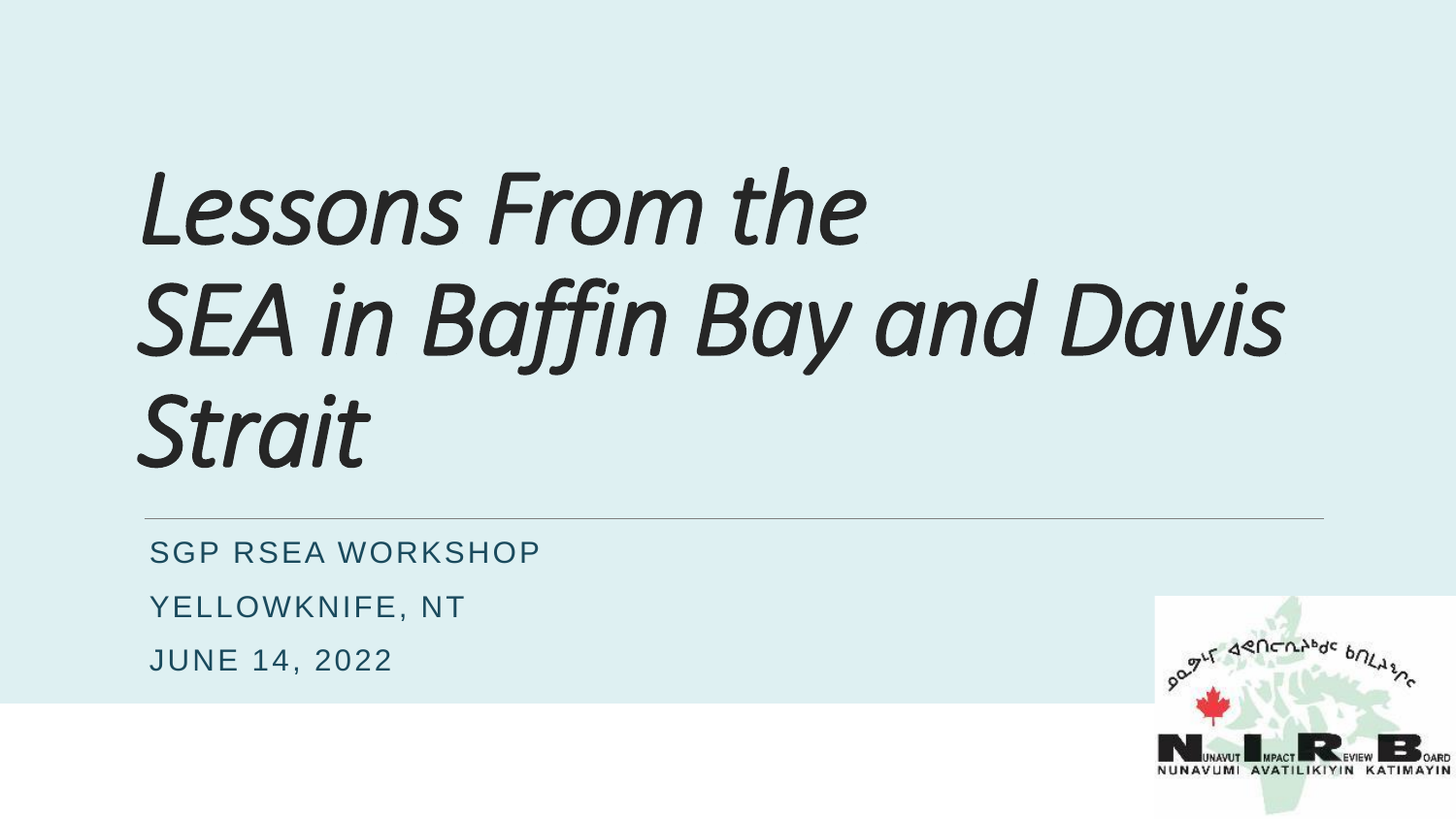

#### **Outline**

- •SEA Process
- •SEA Approach
- •SEA Outcomes
- •SEA Lessons Learned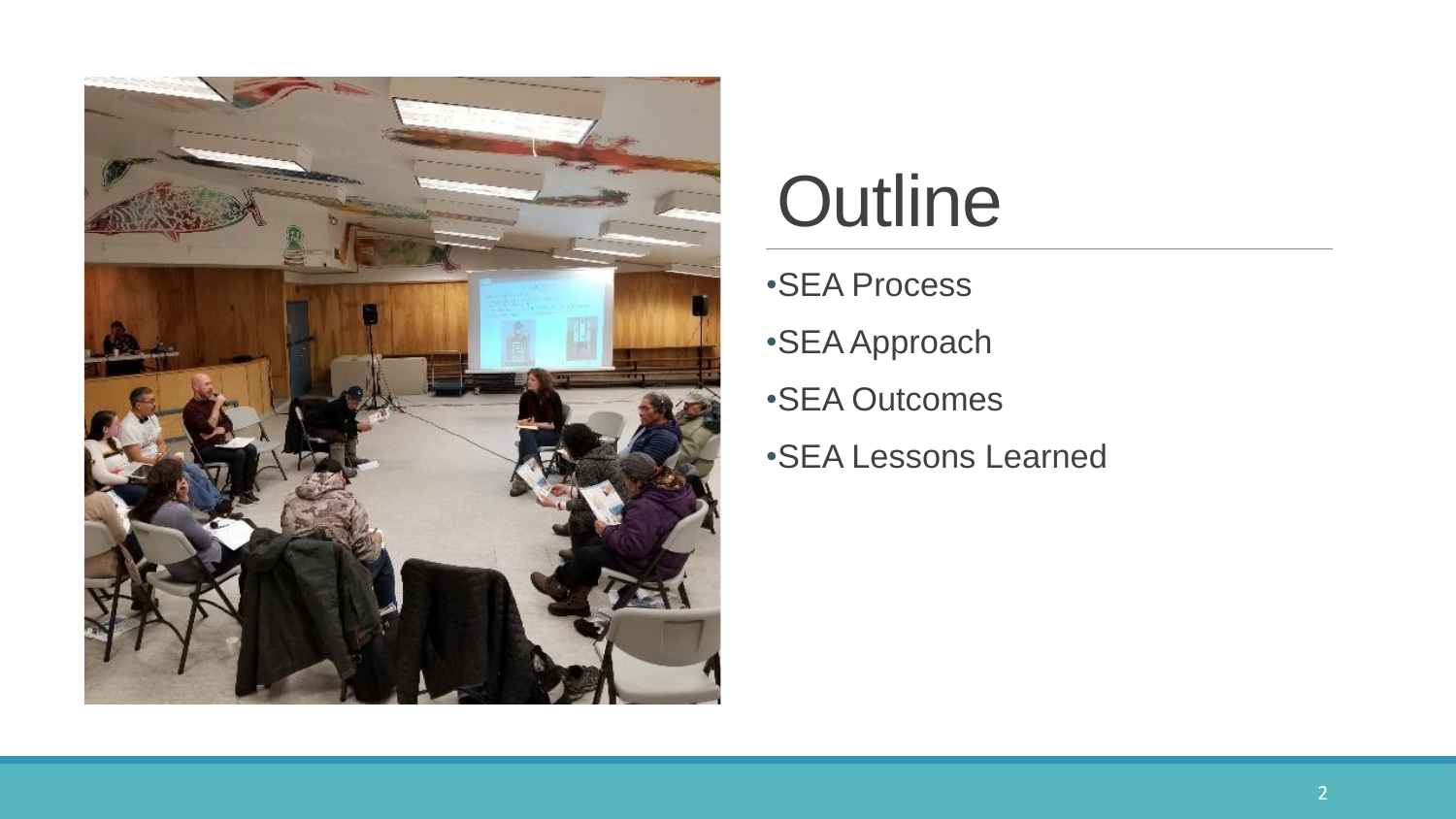#### SEA Area of Focus and Oil and Gas Development Scenarios Area



NOTE: navis for fresholing purposes sing

EINMAG - NASHBORG

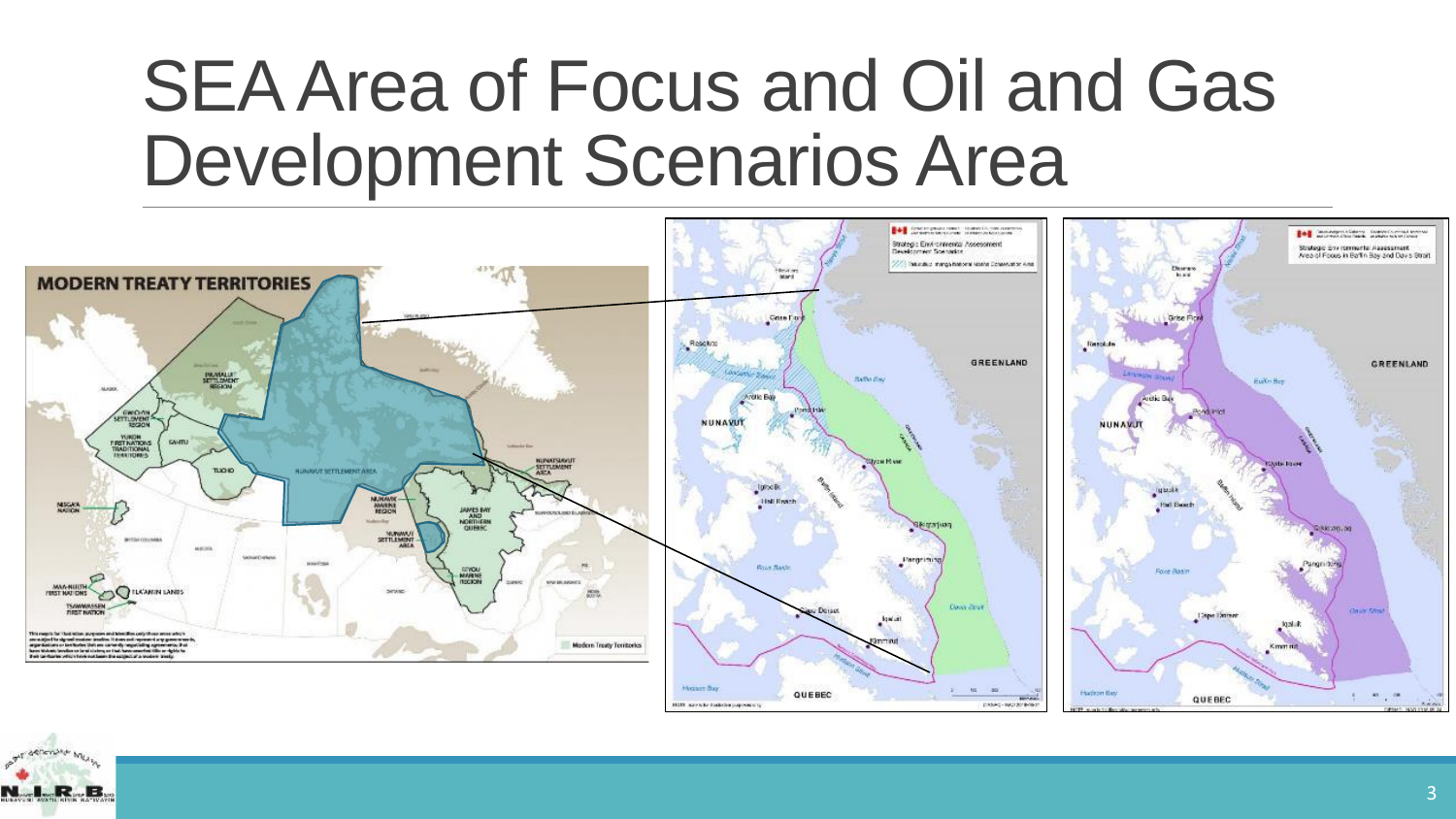# SEA File History

| 2010          | • INAC decides on strategic environmental assessment approach                                                                                                     |
|---------------|-------------------------------------------------------------------------------------------------------------------------------------------------------------------|
| 2012          | • INAC public engagement                                                                                                                                          |
| 2014          | • Inuit organizations letter of support for an SEA before decisions on oil and gas made<br>• INAC launches assessment and NTI and QIA request NIRB involvement    |
| 2015          | • Nunavut Oil and Gas Summit<br>• Federal request for NIRB involvement                                                                                            |
| 2017          | • Ministerial referral of SEA to the NIRB                                                                                                                         |
| 2017-<br>2019 | • NIRB undertakes SEA in Baffin Bay and Davis Strait<br>• Board issues Final SEA Report and recommendations to the Minster<br>• Minister issues response to Board |
| 2020          | • NIRB follow-up reporting                                                                                                                                        |

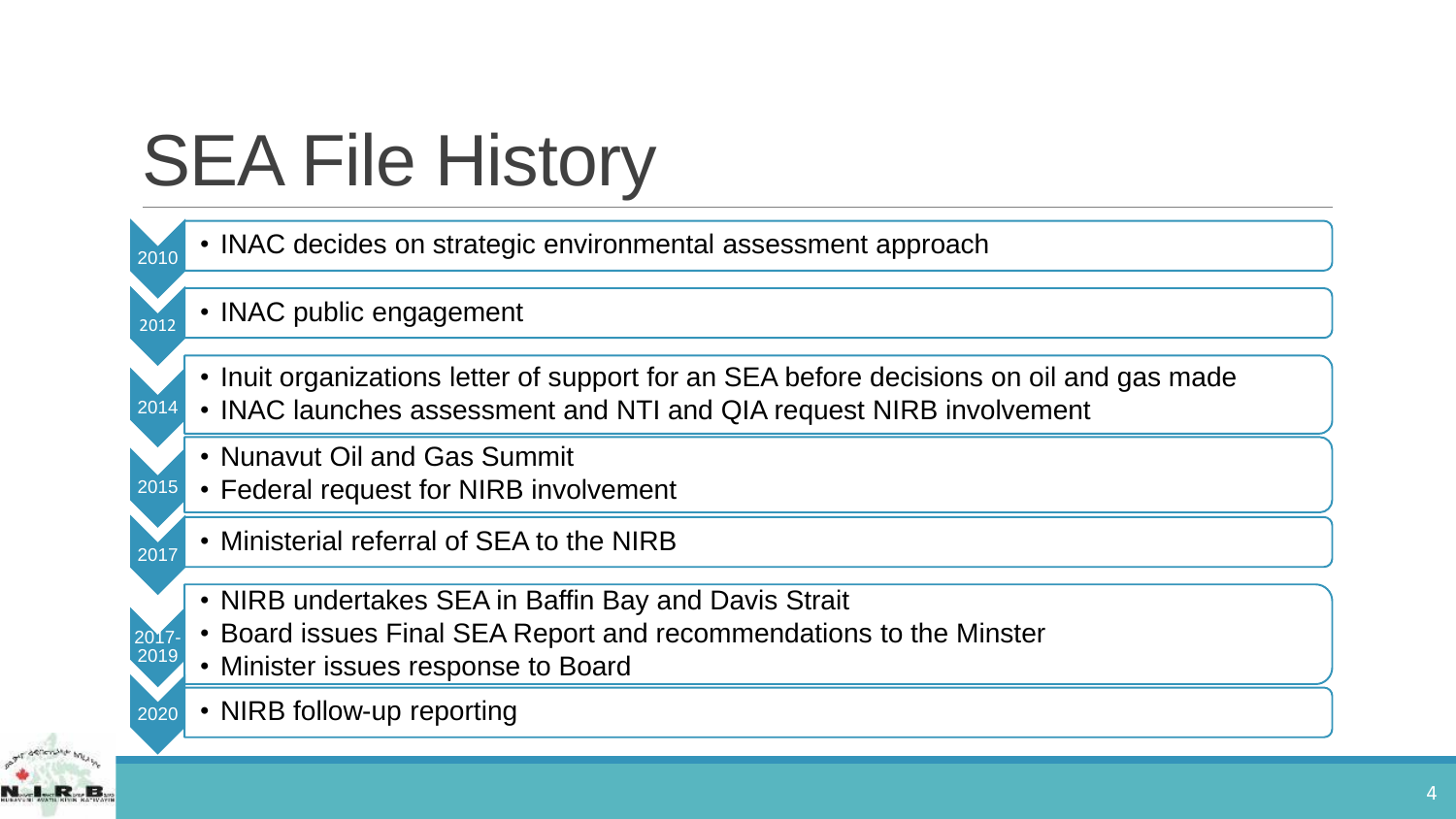# SEA Working Group

**NIRB:** coordination, carrying out the SEA as an independent body, preparing and issuing final report with recommendations

**INAC:** provide project support and coordinate federal response

**NTI:** ensure that the SEA process and resulting government decisions were consistent with the *Nunavut Agreement.*

**QIA:** collect Inuit Qaujimajatuqangit, conduct a food security study and worked with the NIRB to ensure appropriate use and incorporation of Inuit knowledge

**GN:** Prepare education materials

**ALL:** Participate in in all community tours, input into documents, coordinate approaches, and planning

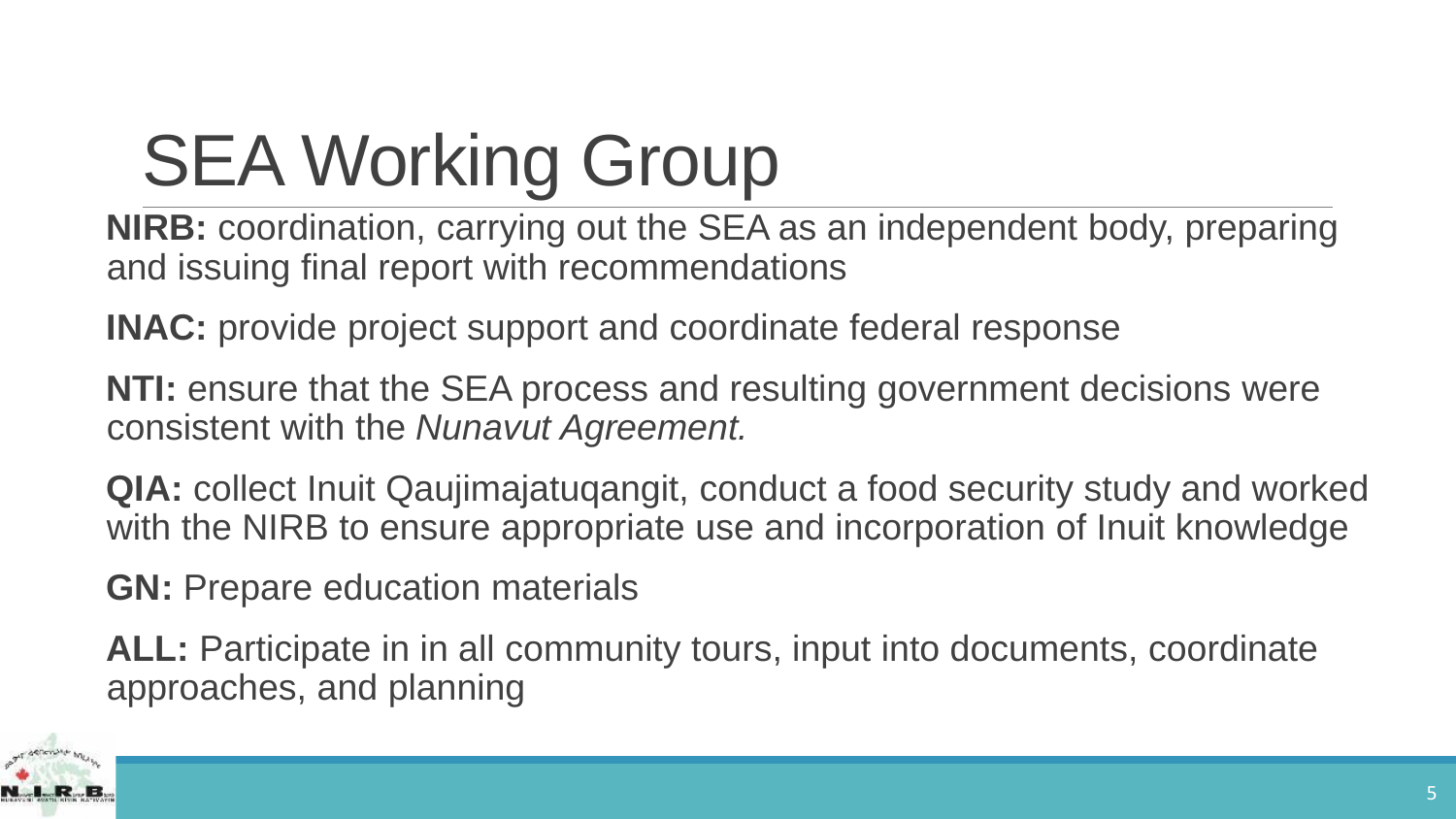

#### SEA Referral to the NIRB

- NIRB to draft and coordinate a Strategic Environmental Assessment in Baffin Bay and Davis Strait
- To rely on both Inuit Qaujimajatuqangit and scientific knowledge
- Made in Nunavut approach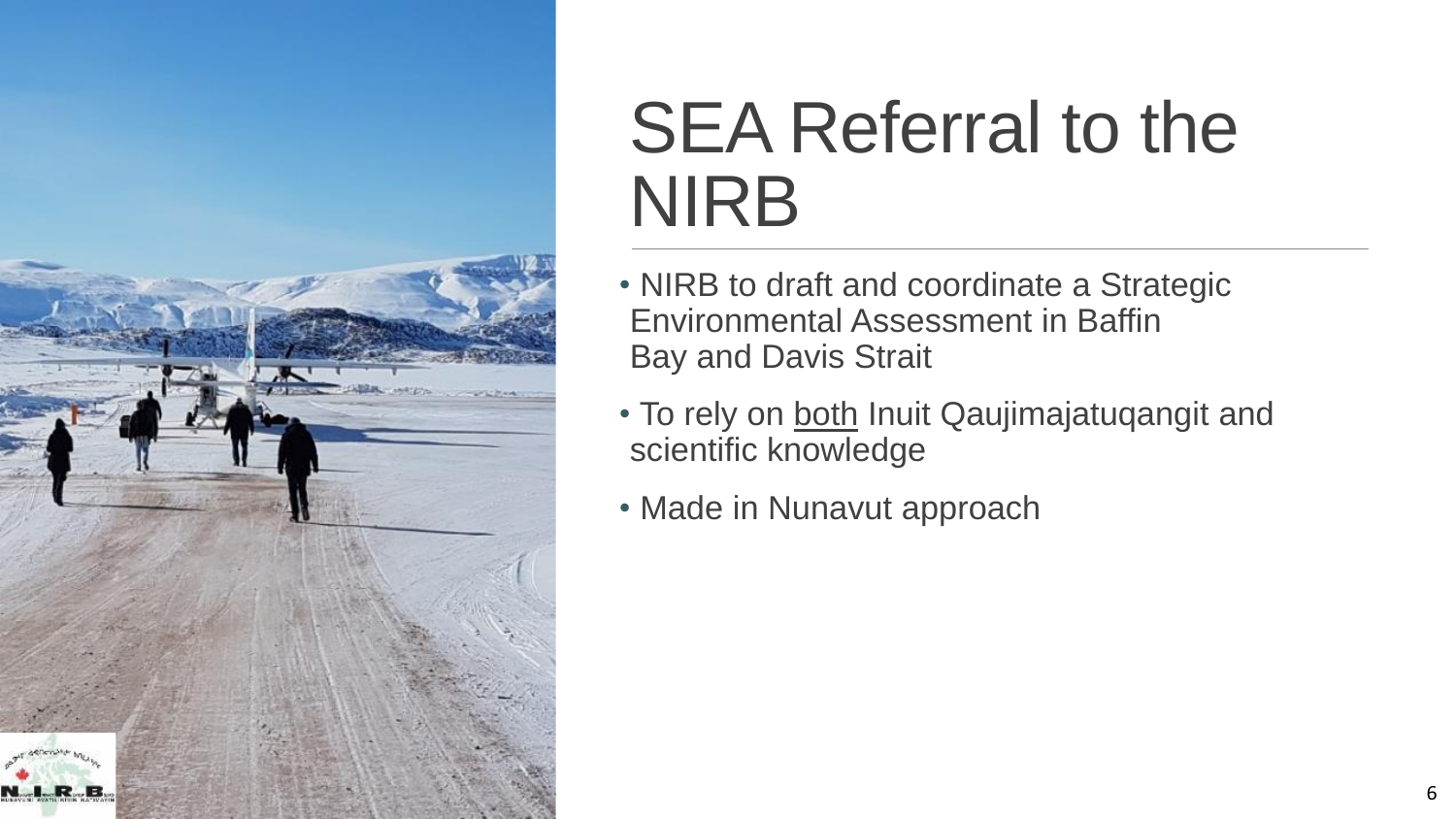

# SEA Objectives

- Background information
- Potential challenges
- Possible oil and gas development scenarios
- Potential impacts and benefits
- Identify mitigation measures
- Need more information?
- Develop Final Report and Recommendations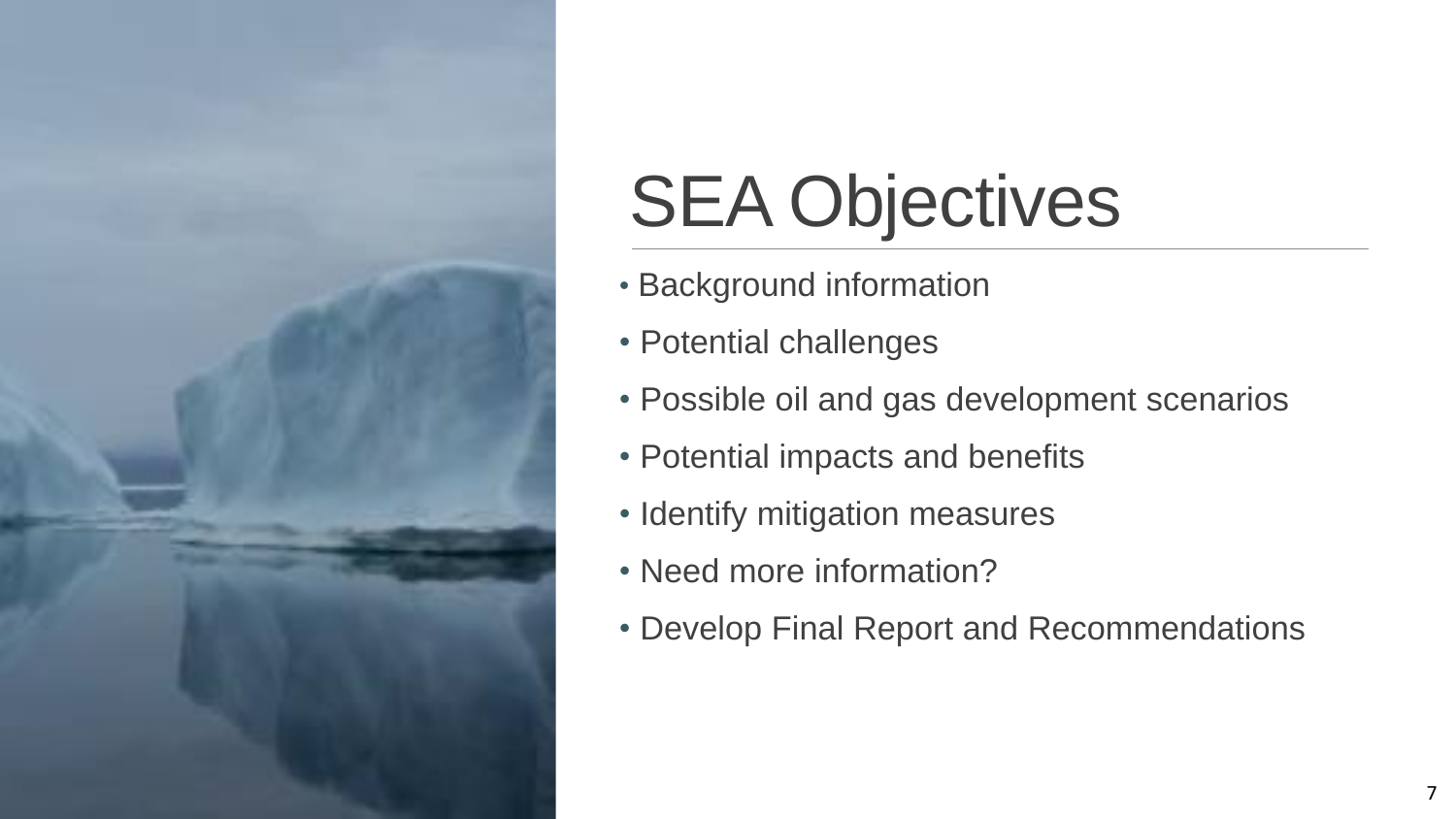## 3 Phases

**Phase 1:** Issues Scoping (February 2017- March 2018)

2 community tours

2 rounds of written comment

**Phase 2: Analyze Potential Development** Scenarios (April-November 2018)

QIA Workshop

Consultants Reports and written comments on scenarios

Community tour

**Phase 3**: Final SEA Report (March 19- September 2019)

Final Meeting

Board Report

**Follow up Tour**

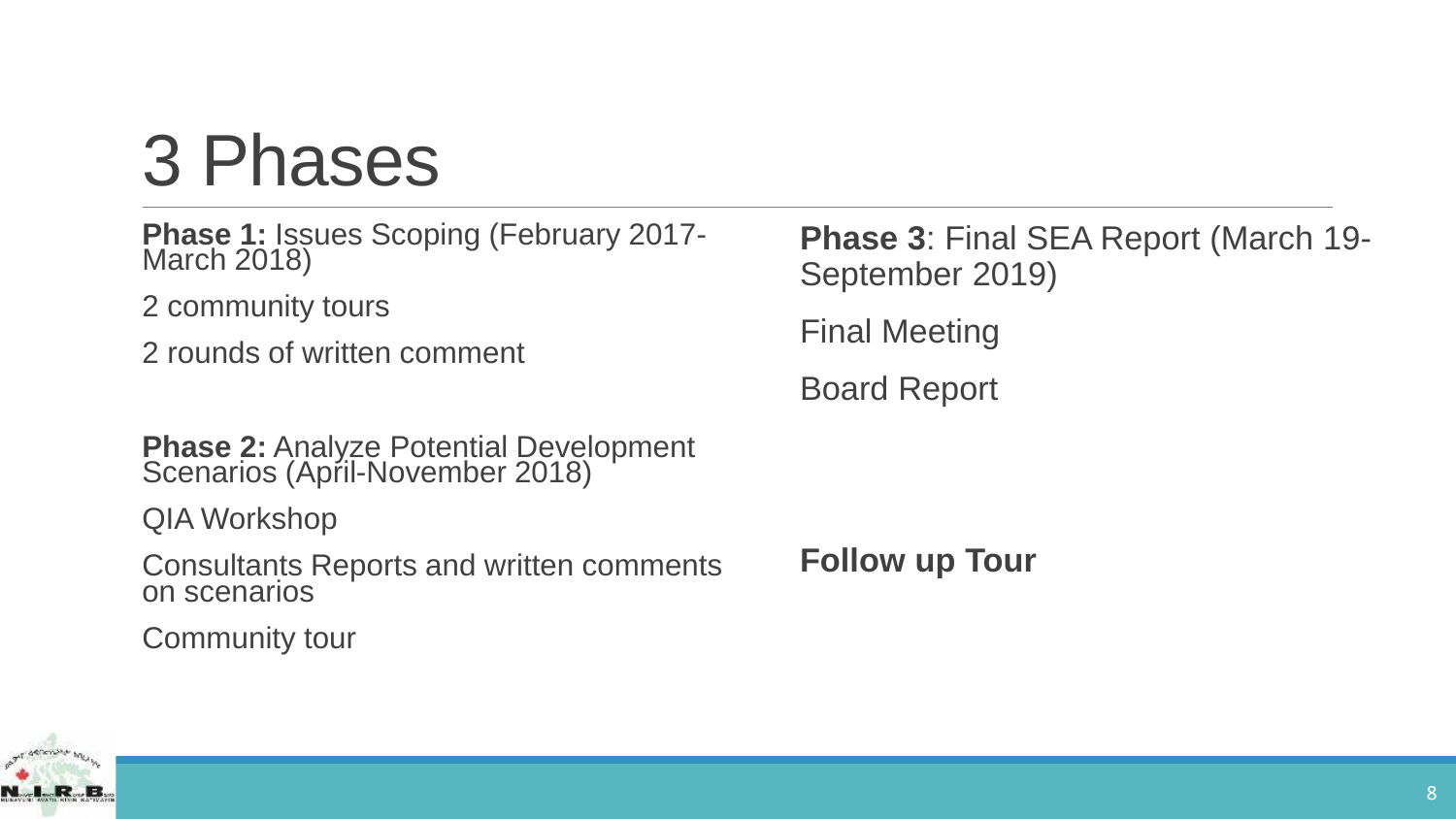# **Contributors**

- NIRB Board
	- Makes all recommendations and guides SEA
- NIRB Staff
	- Technical advice and engagement
- NIRB External Independent **Consultant** 
	- Literature review
	- Develop oil and gas scenarios
- Working Group
	- Individual roles
	- Providing advice



- Non-government organizations
- Industry
- Other Government departments not directly involved in the Working Group
- Academia
	- Providing input and knowledge
	- Informing the process
	- Asking questions
	- Telling us what is important
	- Attending public meetings
	- Providing submissions and comments

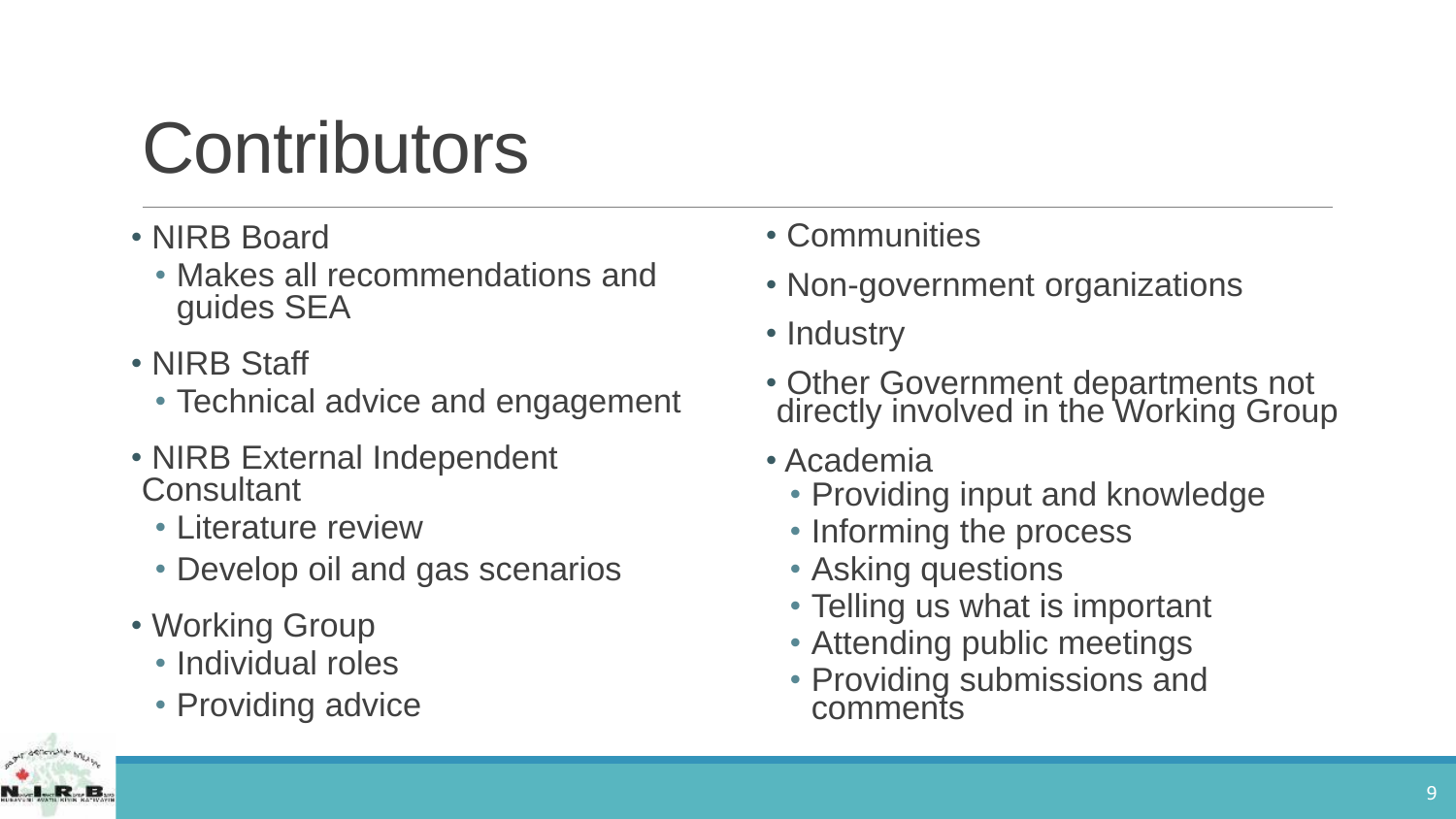# Public Engagement

- Informed by communities
- Highlighting how community input informed assessment
- Ever evolving
- Visuals
- Evening sessions
- Afternoon open house
- Co-op/Northern Tables
- Radio
- School Visits
- Visits to organizations
- Hard copies of information
- Brochures
- Interpretation and translations
- Early and varied notification

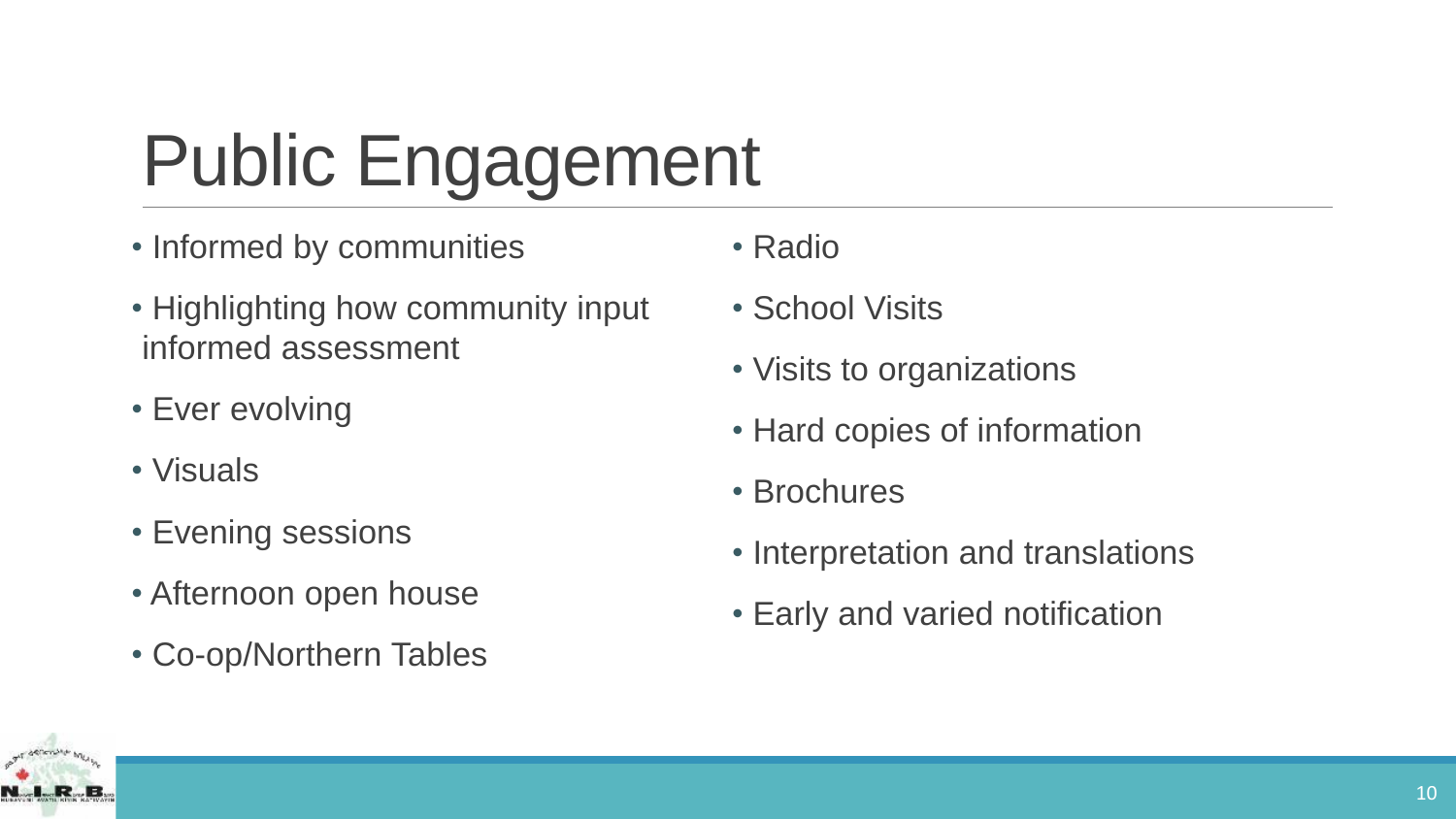









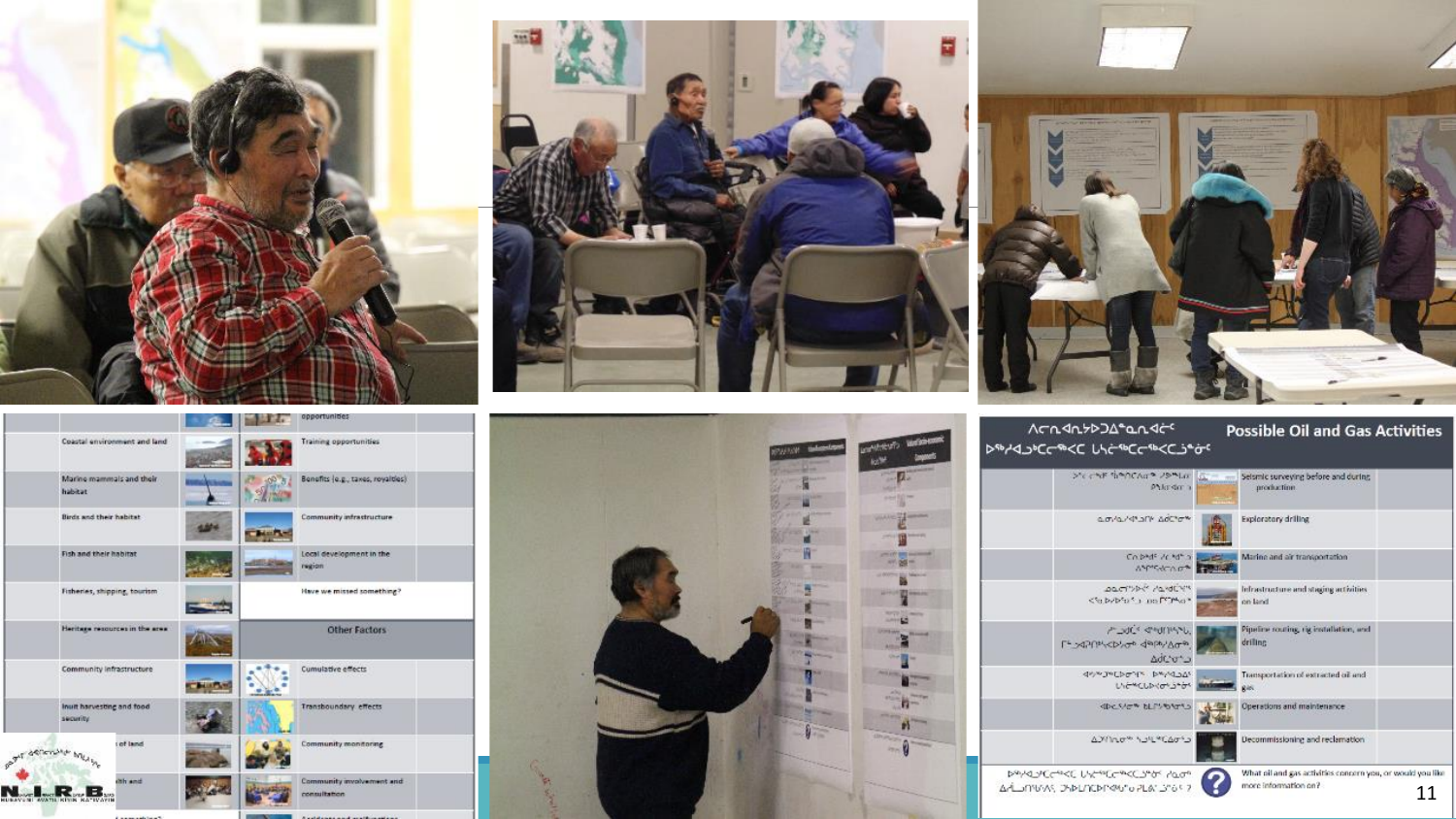

**Nunavut Impact Review Board** Final Report for the **Strategic Environmental Assessment** in Baffin Bay and Davis Strait NIRB File No. 17SN034



#### **Volume 1: SEA Summary Report**





# NIRB Final SEA Report

- Considered all written submissions
- Considered discussions at Final Meeting
- Contained recommendations to government
- Was released publicly
- Was brought back to communities
- Translated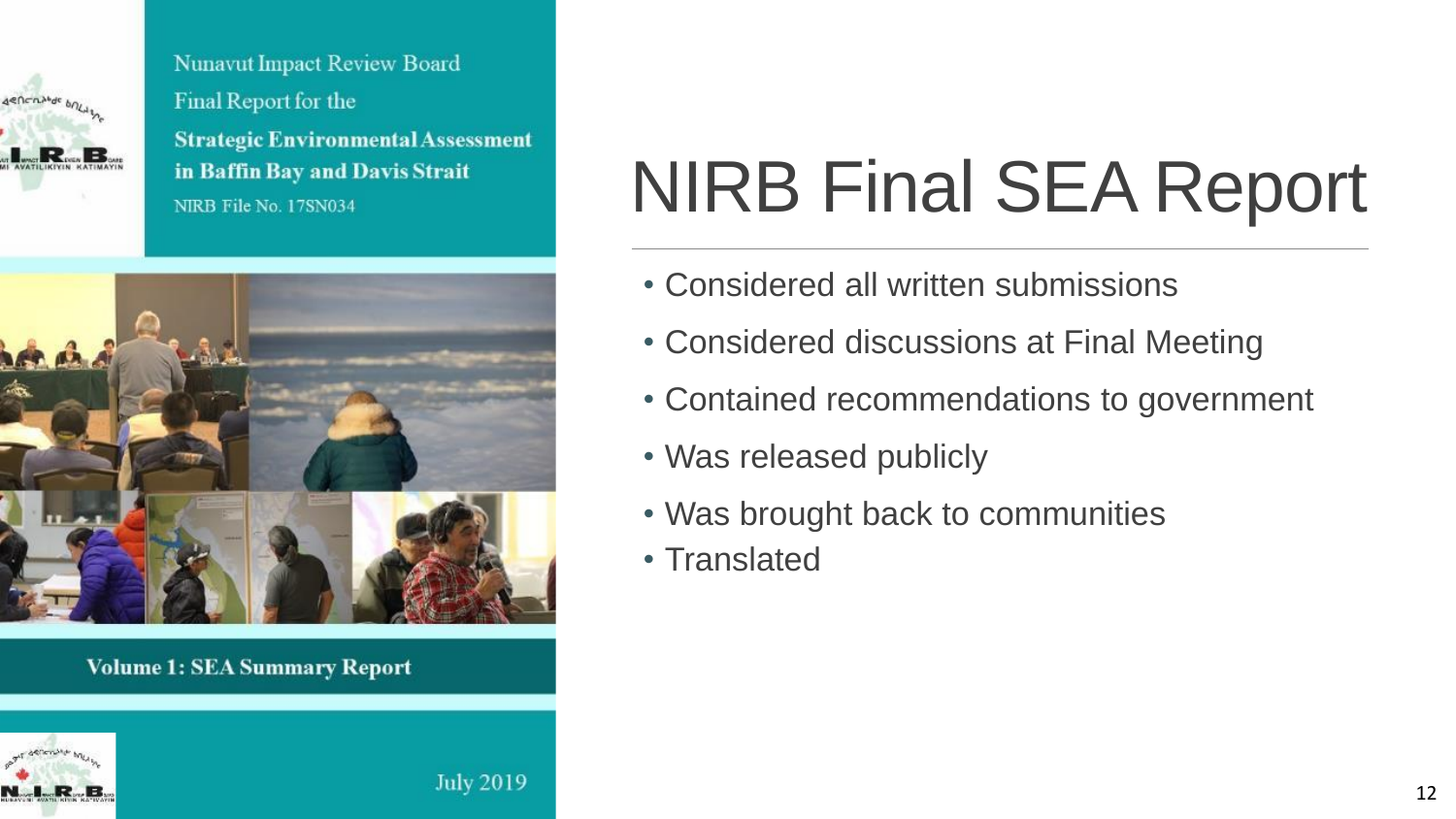## Lessons Learned

- Terms of reference with appropriate sign-off
- Adaptive and transparent process
- Consider public feedback and knowledge verification when developing timelines
- Consider separate introductory tour to explain what SEA is and how differs from project level
- Consider participant funding



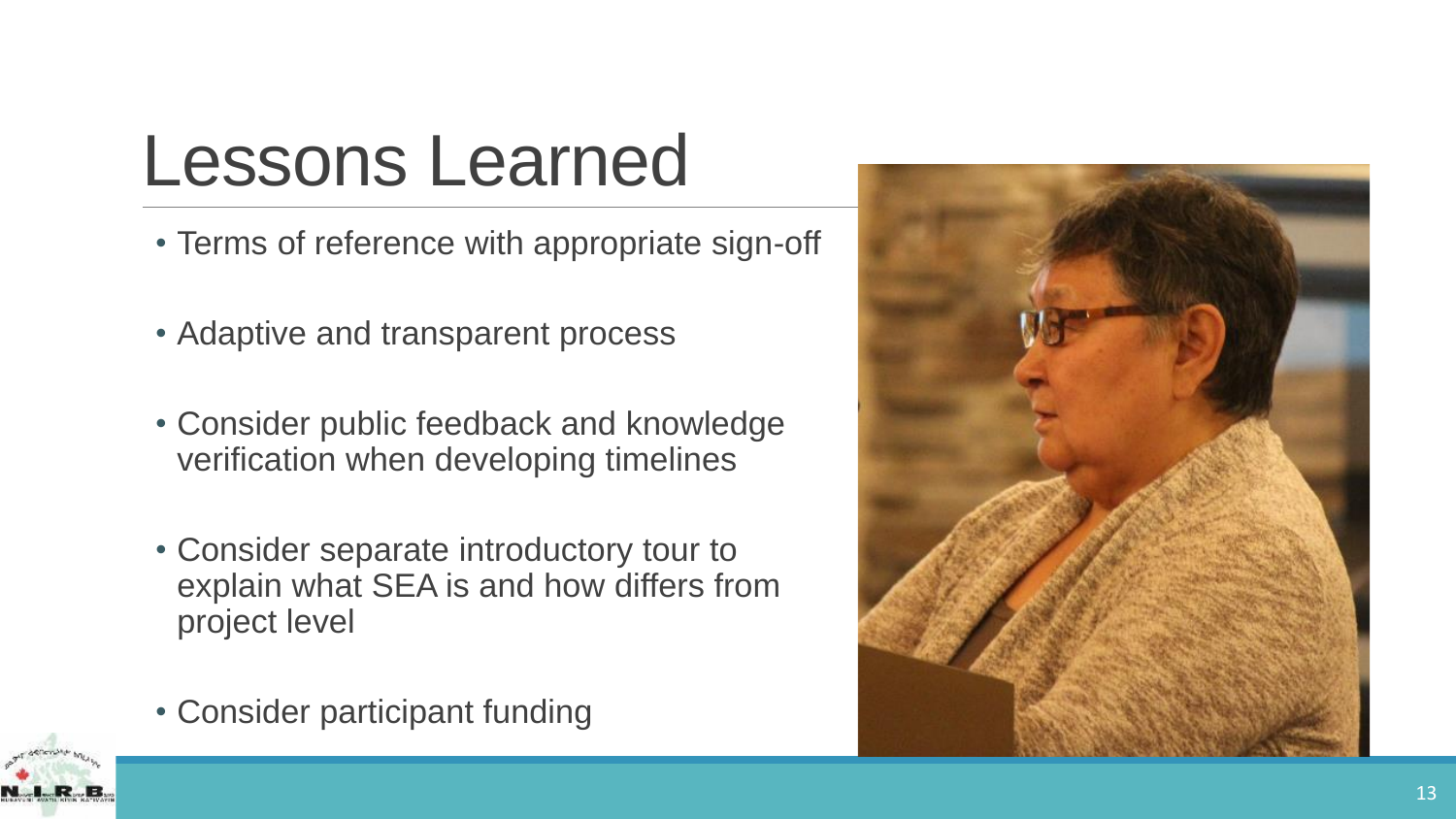# Key Lessons Learned - Inuit Qaujimajatuqangit

- •Inuit and Inuit Qaujimajatuqangit needs to be a part of the assessment process from the beginning
- •Inuit Qaujimajatuqangit is not just the knowledge produced (e.g. baseline)
- •Inuit Knowledge holders need to be a part of every part of Inuit Qaujimajatuqangit



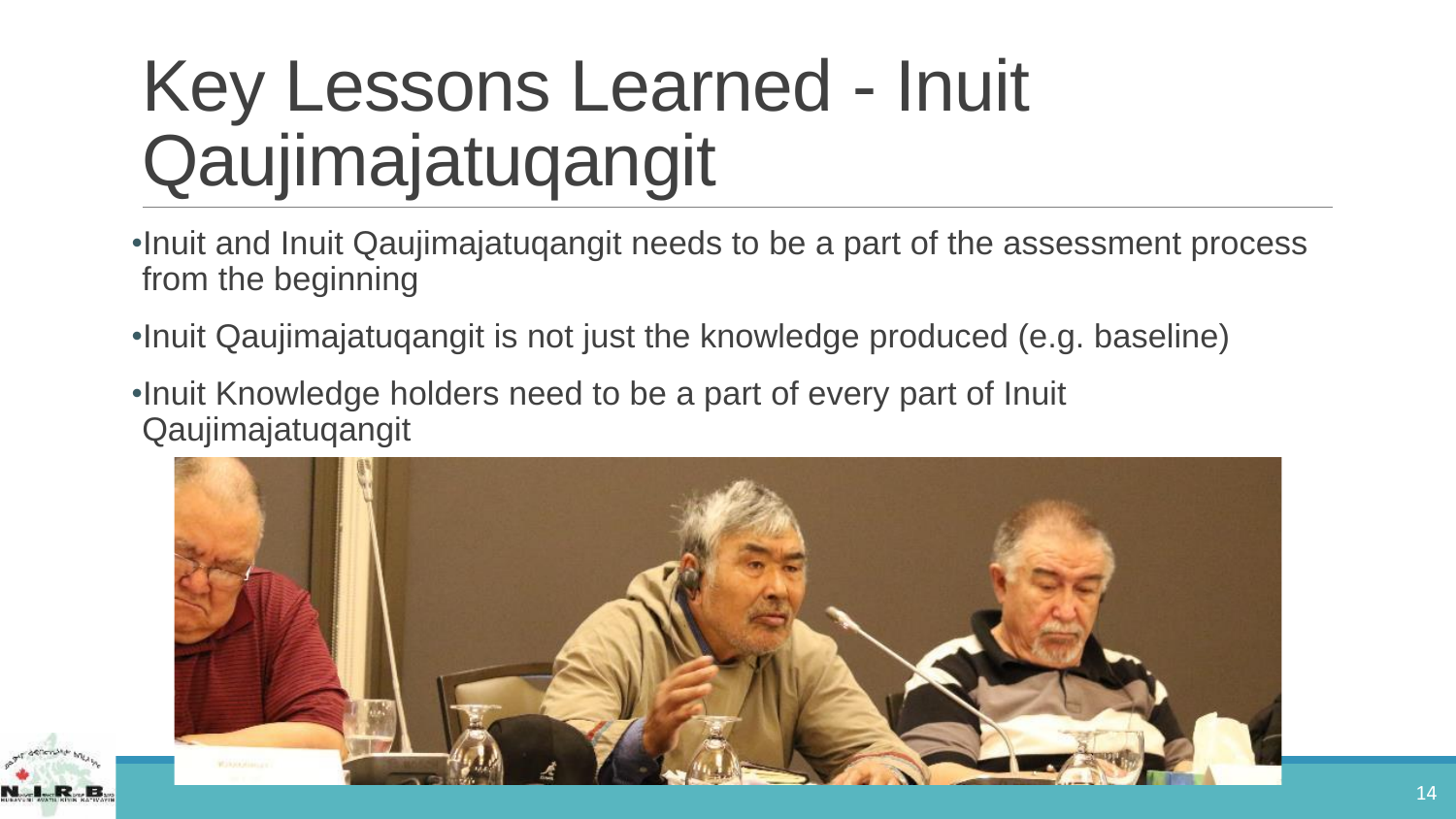#### Lessons Learned

- Develop scenario concepts early
- Regional valued components and indicators
- Consider smaller and more focused scope
- Use of only publicly and freely available documents

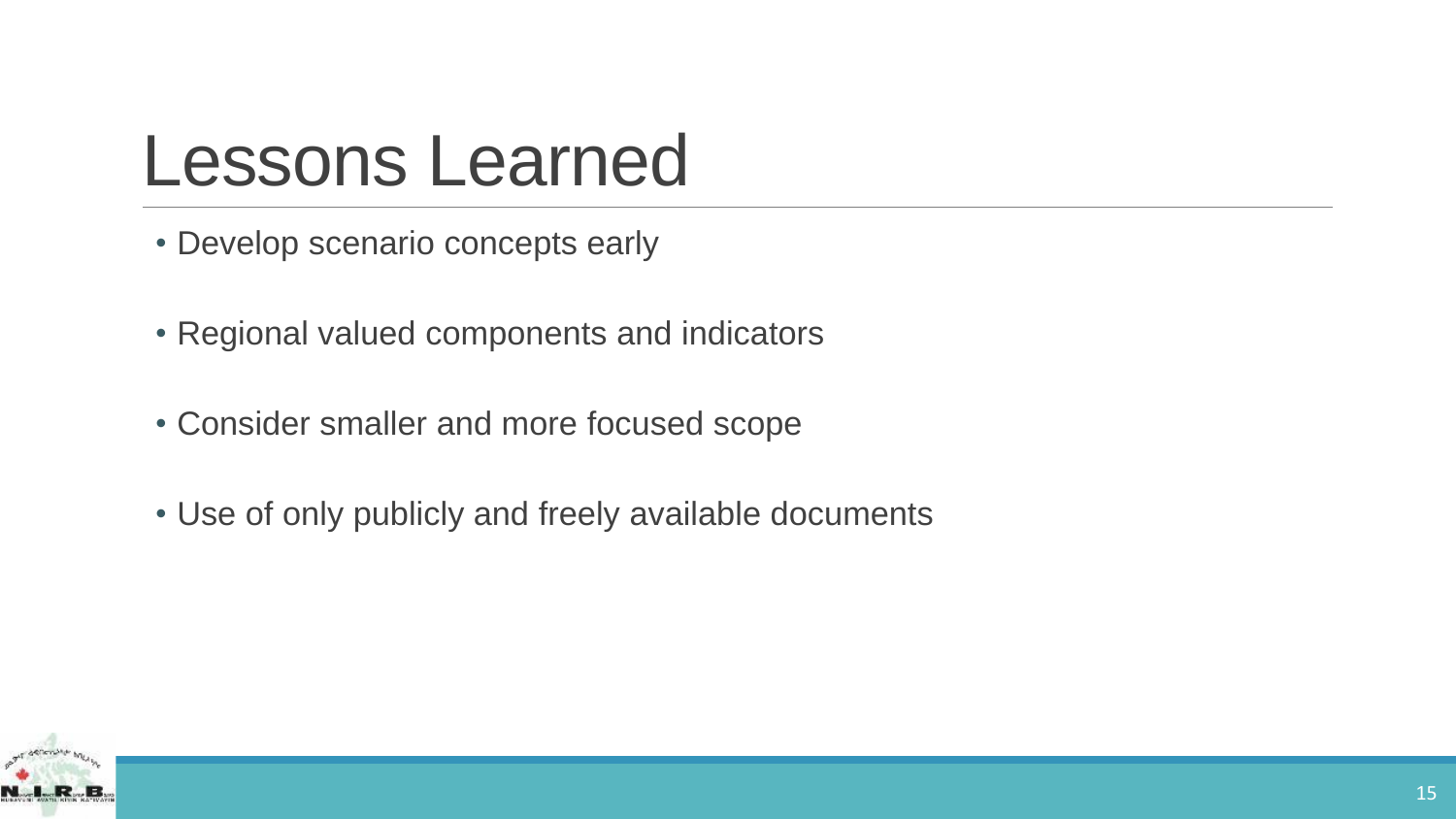## Project-level applications of lessons learned

- •Including potentially affected communities from the beginning of the process
- •Knowledge sharers involved in collection, analysis, validation of information
- •Presentation of Indigenous Knowledge in reports
- •Context specific information shared
- •Showing the work
- •Bringing the conclusions back to communities
- •Providing time to review
- •Appropriate translations and interpretations
- •Recognize consultation fatigue, build off what is known